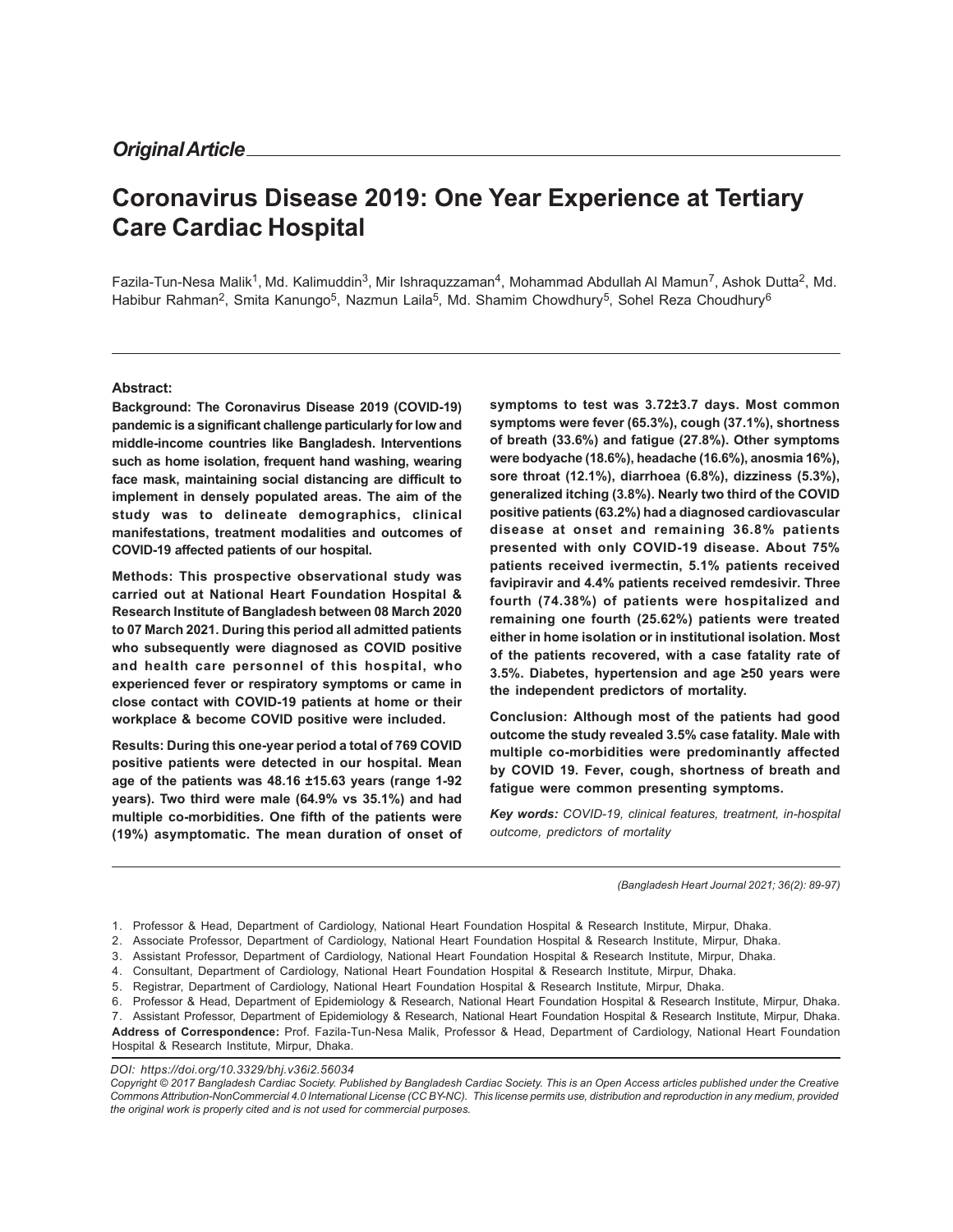90 Coronavirus Disease 2019: One Year Experience at Tertiary Care Cardiac Hospital Bangladesh heart j Vol. 36, No. 2 Malik FTN et al.

#### **Introduction:**

Like many other countries, Bangladesh has also been experiencing a public health crisis due to Coronavirus Disease 2019 (COVID-19) caused by severe acute respiratory syndrome coronavirus-2 (SARS-CoV-2). As of March 07, 2021, about 117 million confirmed cases and 2.6 million deaths were reported worldwide<sup>1</sup>. The first COVID -19 positive patient was detected in Bangladesh on 8th March 2020. The first case of nonhealth care personnel (non-HCP) COVID-19 was confirmed in our hospital on 14<sup>th</sup> April and the first case of HCP on 29<sup>th</sup> April. By 7<sup>th</sup> March, SARSCoV-2 had caused 5,50,330 infections and 8,462 deaths in Bangladesh<sup>2</sup>. The common symptoms of the disease include fever, headache, bodyache, shortness of breath, dry cough, sore throat, and fatigue; some patients develop severe pneumonia, acute respiratory distress syndrome, thrombo-embolism, and multiple organ failure progressing to death. However, most affected individuals are healthy asymptomatic carriers or have minor symptoms<sup>3</sup>. SARS-CoV-2 not only involves lung, but may also affect the cardiovascular system<sup>4-6</sup>, gastrointestinal system<sup>7,8</sup>, central nervous system<sup>9-11</sup>, renal system<sup>12</sup> and skin<sup>13</sup>. The SARS-CoV-2 protein characteristic spike binds to its cellular receptor, the angiotensin-converting enzyme 2 (ACE2), which is widely expressed in many cell types and organs like lung alveolar cells, nasal epithelium, cerebral cortex, digestive tract, kidney, gallbladder, testis, and adrenal gland<sup>11</sup>. The majority of patients with COVID-19 infection are thought to be paucisymptomatic and do not require hospitalization<sup>14</sup>. Hypertension, diabetes, cardiovascular disease, and pulmonary disease are the most common morbidities among COVID-19 patients<sup>15</sup>. There are many challenges in treatment strategies as there is currently no specific treatment for COVID-19. However, pharmacologic and non-pharmacologic symptom management and supportive care measures should be given to all patients with symptomatic COVID-19<sup>15</sup>. In spite of its high contagiousness the mortality rate is low. We previously analyzed COVID-19 infection among healthcare personnel<sup>16</sup>. The goal of the present study is to narrate the clinical characteristics, severity of disease at the time of their initial evaluation, treatment and outcome of a large cohort of patients diagnosed with COVID-19 over the initial one year since the first case was declared in Bangladesh.

#### **Methods and Materials:**

Study design, setting, and population

This prospective observational study was carried out in the non-COVID tertiary cardiac care hospital (National Heart Foundation Hospital & Research Institute, Dhaka, Bangladesh) from March 08, 2020 to March 07, 2021. All admitted patients, who were subsequently diagnosed as COVID positive and health care personnel of this hospital, who experienced fever or respiratory symptoms or came in close contact with COVID-19 patients at home or their workplace & later became COVID positive were included in this study. Epidemiological, clinical characteristics, treatment and outcomes data were obtained from data collection forms. The study was approved by the Ethics Review Committee of National Heart Foundation Hospital & RI (N.H.F.H. & R.I. 4-14/7/ AD-1105) and written informed consent was obtained from all patients or patient's attendance.

### **Definition and variables**

A confirmed case of COVID-19 was defined as having a positive result through real-time reverse-transcriptasepolymerase-chain-reaction (RT-PCR) assay of nasopharyngeal swab specimens<sup>17</sup>. We studied confirmed COVID-19 cases only. Demographic information included gender, age, risk factors and co-morbidities (diabetes mellitus, hypertension, smoking, dyslipidemia, obesity, cardiovascular disease, cerebro-vascular disease, chronic obstructive pulmonary disease /bronchial asthma (COPD/BA), chronic kidney disease, pregnancy). The degrees of severity of COVID-19 were classified as mild, moderate, severe, and critical ill<sup>18,19</sup>. Mild type was defined as have mild clinical symptoms without any imaging findings of pneumonia. Moderate type was defined as clinical symptoms (fever or other respiratory symptoms) with imaging findings of pneumonia. Patients with severe type had any of the following parameters: (I) respiratory distress, respiratory rate ≥30 times/min; (II) oxygen saturation ≤93% at rest. Also patients showing a rapid progression (>50%) of chest imaging within 24– 48 hours was regarded as severe type. Patients with critical ill type had to meet any of the following standards: (I) respiratory failure requiring mechanical ventilation; (II) shock; (III) complicated extrapulmonary organ failure requiring care in the intensive care unit. The case fatality rate (CFR) was defined as the percentage of the cumulative number of deaths divided by the total number of laboratory-confirmed COVID-19 infections<sup>20</sup>.

Nasopharyngeal swabs collection process

Using a standardized technique, trained doctors or laboratory technicians obtained the nasopharyngeal swabs from patients. After collection, swabs were placed in a transport medium and delivered to the laboratory. Diagnosis of COVID-19 was confirmed by real-time reverse transcription-polymerase chain reaction assay.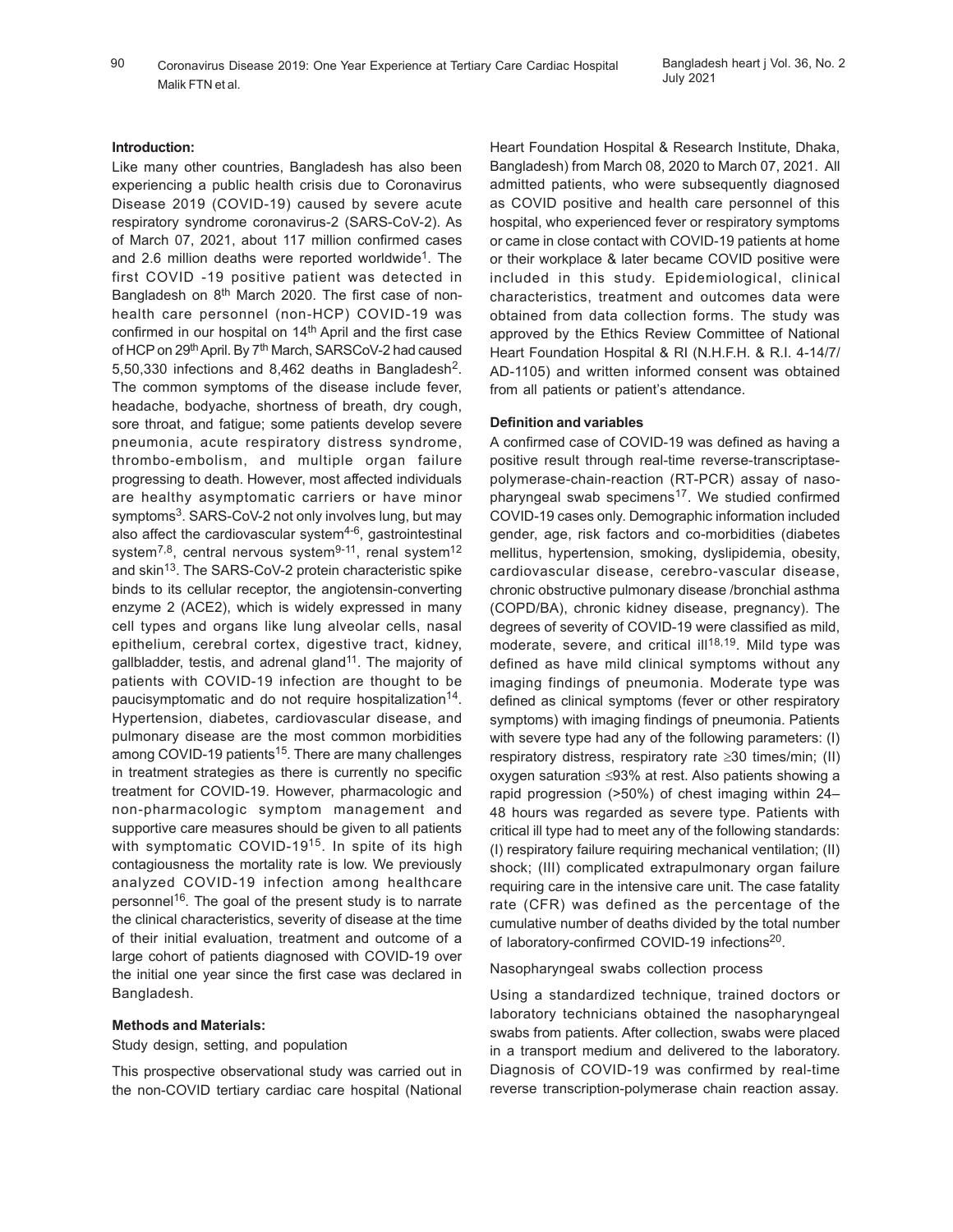91 Coronavirus Disease 2019: One Year Experience at Tertiary Care Cardiac Hospital Bangladesh heart j Vol. 36, No. 2 Malik FTN et al.

## **Statistical analysis**

Categorical variables were presented as numbers and percentages and continuous data as mean and standard deviation. Binary logistic regression was used to identify the predictors of mortality. Variables significantly related to in-hospital outcome such as mortality in univariate analysis were included in a binary logistic regression model with the forward method to identify independent predictors of the mortality. A two-sided p value <0.05 was considered statistically significant. All analyses were performed using SPSS statistical software version 16.0 (SPSS Inc., Chicago, IL, USA).

## **Results:**

During one year period a total of 769 patients were infected by SARS-CoV-2. Mean age of the patients was 48.16 ±15.63 years (range 1-92 years), of whom 539 (70.1%) were non-HCP and 230 (29.9%) were HCP. Most of the patients were male (64.9% vs 35.1%). Baseline characteristics of COVID-19 patients are shown in Table I.

|                                                       | Table-I |  |  |
|-------------------------------------------------------|---------|--|--|
| Baseline characteristics of COVID-19 patients (n=769) |         |  |  |

| Variables                     |                   | Mean±SD/ Percentage |  |  |
|-------------------------------|-------------------|---------------------|--|--|
|                               | Frequency         |                     |  |  |
| Age (Mean±SD) in years        | $48.16 \pm 15.63$ |                     |  |  |
| Gender                        |                   |                     |  |  |
| Male                          | 499               | 64.9                |  |  |
| Female                        | 270               | 35.1                |  |  |
| Patients category             |                   |                     |  |  |
| Non-HCP                       | 539               | 70.1                |  |  |
| <b>HCP</b>                    | 230               | 29.9                |  |  |
| Risk factors & co-morbidities |                   |                     |  |  |
| <b>HTN</b>                    | 399               | 51.9                |  |  |
| <b>DM</b>                     | 320               | 41.6                |  |  |
| Smoking                       | 242               | 31.5                |  |  |
| Dyslipidemia                  | 296               | 38.5                |  |  |
| Cardiovascular disease        | 452               | 58.8                |  |  |
| COPD/BA                       | 54                | 07.0                |  |  |
| Obesity                       | 263               | 34.2                |  |  |
| <b>CKD</b>                    | 247               | 32.1                |  |  |
| Pregnancy                     | 08                | 01.0                |  |  |
| Number of co-morbidities      |                   |                     |  |  |
| 0                             | 143               | 18.6                |  |  |
| 1                             | 128               | 16.6                |  |  |
| >1                            | 498               | 64.8                |  |  |

COVID-19: coronavirus disease 2019; HCP: healthcare personnel; non-HCP: non-healthcare personnel; SD: standard deviation; HTN: hypertension; DM: diabetes mellitus; COPD: chronic obstructive pulmonary disease; BA: Bronchial asthma; CKD: chronic kidney disease.

Among the infected, 143 (18.6%) patients did not have any pre-existing comorbidities. Cardiovascular disease (58.8%), hypertension (51.9%) and diabetes mellitus (41.6%) were the most prevalent comorbidities. Other comorbidities are dyslipidemia (38.5%), obesity (34.2%), smoking (31.5%), chronic kidney disease (32.1%) and chronic obstructive pulmonary disease/bronchial asthma (7%). Most of the patients had multiple co-morbidities (Figure 1).



**Fig.-1:** *Bar diagram showing number of co-morbidities of COVID-19 patients (n=769).* COVID-19: coronavirus disease 2019

It was noted that the infection rate was highest in the month of July during the early stage of the pandemic in Bangladesh. Subsequently, the infection rate plateaued in our hospital (Figure 2).





COVID-19: coronavirus disease 2019

About 81% of the patients were symptomatic and 19% patients were asymptomatic. The mean duration of onset of symptoms to test was 3.72±3.7 days. Patients had clinical manifestations of fever (502 [65.3%] patients), cough (285 [37.1%] patients), shortness of breath (258 [33.6%] patients), fatigue (214 [27.8%] patients), bodyache (143 [18.6%] patients), headache (128 [16.6%] patients), anosmia (123 [16%] patients),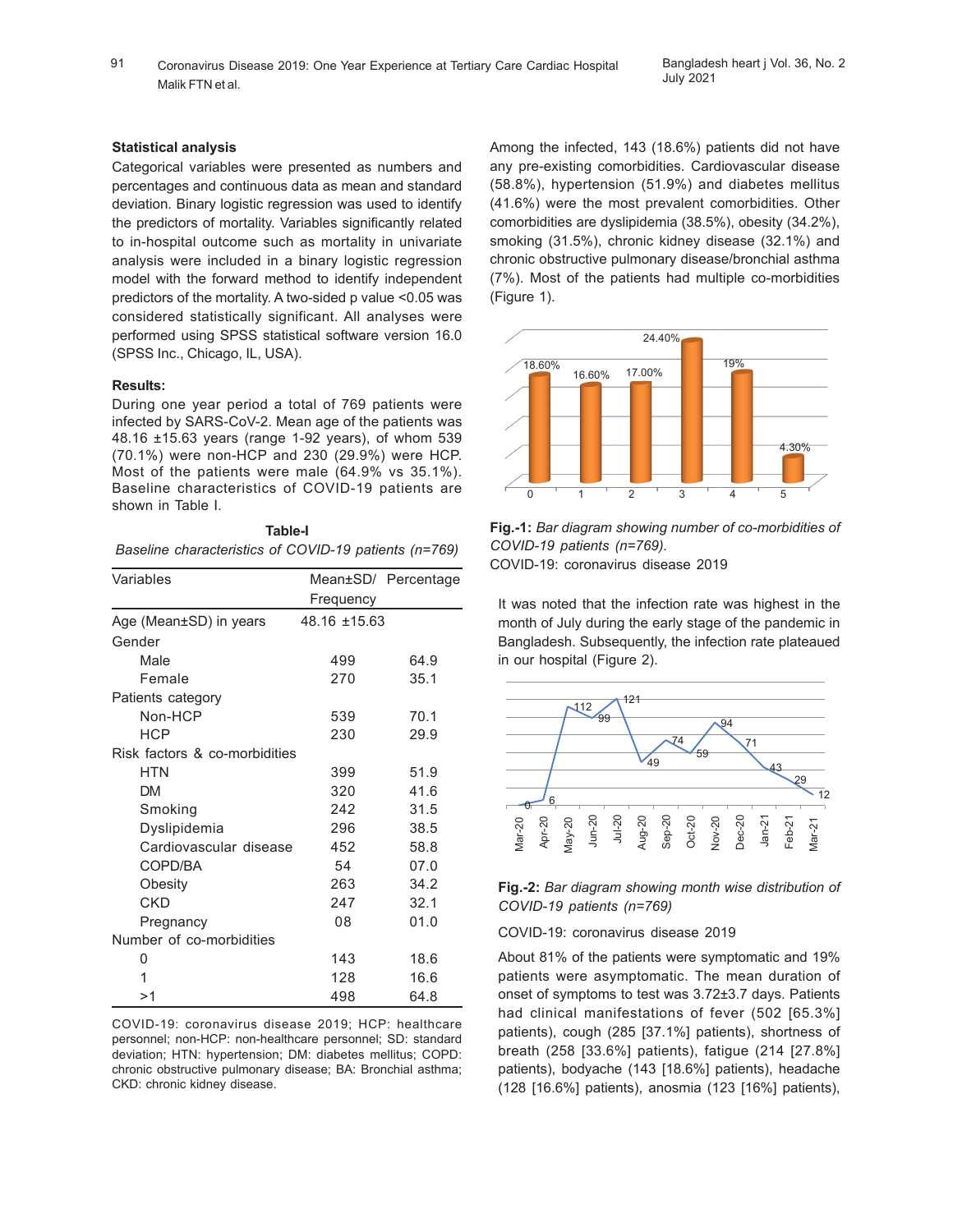sore throat (93 [12.1%] patients), diarrhoea (52 [6.8%] patients), dizziness (41 [5.3%] patients), generalized itching (29 [3.8%] patients), vomiting (27 [3.5%] patients) nausea (20 [2.6%] patients), anorexia (15 [2.0%] patients), abdominal pain (10 [1.3%] patients) and numbness (10 [1.3%] patients). Clinical characteristics of 769 confirmed COVID-19 patients are outlined in Table II. Most of the patients had good left ventricular function (64%).

> **Table-II** *Clinical characteristics of COVID-19 positive patients (n=769)*

| Variables                          | Frequency | Percentage |
|------------------------------------|-----------|------------|
| Clinical presentation              |           |            |
| Symptomatic                        | 630       | 81.1       |
| Asymptomatic                       | 139       | 18.9       |
| Presenting symptoms                |           |            |
| Fever                              | 502       | 65.3       |
| Fatigue                            | 214       | 27.8       |
| Cough                              | 285       | 37.1       |
| Bodyache                           | 143       | 18.6       |
| Headache                           | 128       | 16.6       |
| Anosmia                            | 123       | 16.0       |
| Sore throat                        | 93        | 12.1       |
| Shortness of breath                | 258       | 33.6       |
| Diarrhea                           | 52        | 6.8        |
| <b>Dizziness</b>                   | 41        | 5.3        |
| Generalized itching                | 29        | 3.8        |
| Vomiting                           | 27        | 3.5        |
| Nausea                             | 20        | 2.6        |
| Anorexia                           | 15        | 2.0        |
| Abdominal pain                     | 10        | 1.3        |
| <b>Numbness</b>                    | 10        | 1.3        |
| Left ventricular ejection fraction |           |            |
| Good                               | 492       | 64.0       |
| Mild                               | 165       | 21.4       |
| Moderate                           | 92        | 12.0       |
| Severe                             | 20        | 2.6        |

COVID-19: coronavirus disease 2019.

Most of the patients (63.2%) had a cardiac diagnosis: Acute coronary syndrome [ST-segment elevation myocardial infarction (13.4%); non-ST segment elevation myocardial infarction (10.6) & unstable angina (7.9%)]; chronic coronary syndrome (22.8%); ischemic cardiomyopathy (2.1%); valvular heart disease (3.6%); sinus & atrio-ventricular node disease (1.1%), congenital heart disease (1.3%) and dilated cardiomyopathy (0.4%). Remaining 36.8% patients had only COVID-19 disease. All patients were treated in isolation. Oxygen therapy (low flow, high flow) was given when required. Prone positioning was advised for all patients. Treatment outline is given in Table III. Most of the patients received ivermectin (576 [74.9%]). Only four (0.5%) patients received hydroxychloroquine at the early period of COVID-era. Total 39(5.1%) patients received favipiravir (1600 mg on day 1 followed by 600 mg 12 hourly from day 2 to day 10) and 34(4.4%) patients received remdesivir (200 mg IV infusion [within 30 min-2 hours] on day 1 followed by 100 mg infusion within [30 min to 2 hours] from day 2 to day 5). One (0.1%) patient was also treated by 2 doses of tocilizumab (8 mg/kg [max: 800 mg/dose]) and 1 dose of convalescent plasma therapy due to cytokine storm.

**Table-III** *Distribution of treatment of COVID-19 patients (n=769)*

| Variables                       | Frequency | Percentage |  |
|---------------------------------|-----------|------------|--|
| Antibiotics                     |           |            |  |
| IV                              | 123       | 16.0       |  |
| Oral + IV                       | 65        | 8.4        |  |
| Oral                            | 498       | 64.8       |  |
| Not received                    | 83        | 10.8       |  |
| Antibiotics                     |           |            |  |
| Single                          | 516       | 67.1       |  |
| Double                          | 170       | 22.1       |  |
| Not received                    | 83        | 10.8       |  |
| Steroids (oral & IV)            | 56        | 7.3        |  |
| Favipiravir                     | 39        | 5.1        |  |
| Remdesivir                      | 34        | 4.4        |  |
| <i><u><b>Ivermectin</b></u></i> | 576       | 74.9       |  |
| Hydroxy-chloroquine             | 4         | 0.5        |  |
| Enoxaparine                     | 483       | 62.8       |  |
| Rivaroxaban                     | 485       | 63.1       |  |
| Tocilizumab                     | 1         | 0.1        |  |

COVID-19: coronavirus disease 2019; IV: intravenous.

Regarding antibiotic therapy, 516 (67.1%) patients were treated with a single antibiotic and 170 (22.1%) patients were given combination therapy. Rest of the patients (10.8%) did not require antibiotic therapy. The antibiotics used generally covered common pathogens. The antibiotics used were doxycycline, macrolide, cephalosporins, fluoroquinolones, carbapenems and βlactamase inhibitors. Regarding oral antibiotic treatment, 275 (35.8%) patients were treated by azithromycin and 341 (44.3%) patients by doxycycline. Most of the patients received either ivermectin plus azithromycin or ivermectin plus doxycycline combination. The duration of antibiotic treatment was 5–10 days. Around 56 (7.3%) patients were also treated with methylprednisolone and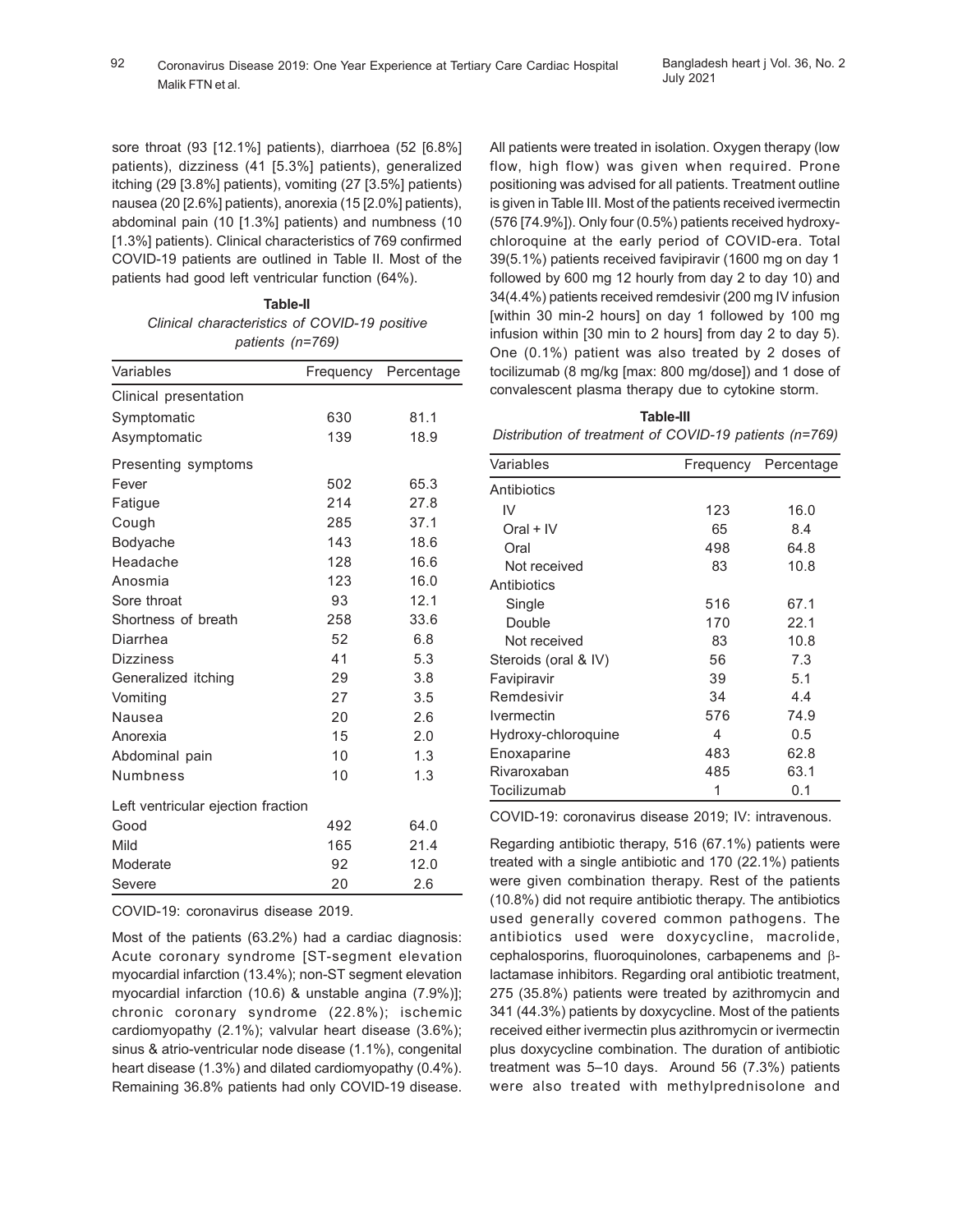## 93 Coronavirus Disease 2019: One Year Experience at Tertiary Care Cardiac Hospital Bangladesh heart j Vol. 36, No. 2 Malik FTN et al.

dexamethasone for 3–7 days. Low molecular weight heparin was used in 483 (62.8%) patients and newer oral anticoagulant (rivaroxaban 10 mg once daily for 1 month) was used in 485 (63.1%) patients. We administered vitamin C, vitamin  $\mathsf{D}_3$  and zinc to most of the patients.

Total 572 (74.38%) patients were hospitalized and remaining 197 (25.62%) patients were treated either in home isolation or in institutional isolation. Regarding disease severity, 18.1% patients had asymptomatic disease, 67.3% had mild disease; 6.6% had moderate disease; 6.2% had severe disease and 1.8% were critically ill. Case fatality rate (CFR) was 3.5% (Table IV).

**Table-IV** *In-Hospital outcome of COVID-19 patients (769)*

| Variables        | Frequency    | Percentage |  |
|------------------|--------------|------------|--|
| Hospitalization  | 572          | 74.38      |  |
| Home isolation   | 197<br>25.62 |            |  |
| Disease severity |              |            |  |
| Asymptomatic     | 139          | 18.1       |  |
| Mild             | 517          | 67.3       |  |
| Moderate         | 51           | 6.6        |  |
| Severe           | 48           | 6.2        |  |
| Critical ill     | 14           | 1.8        |  |
| Mortality        | 27 1         | 3.5        |  |

COVID-19: coronavirus disease 2019.

Table V shows the univariate analysis of in-hospital outcome of study population. Age more than 50 years, non-health care personnel, presence of cardiovascular disease, Left ventricular ejection fraction (LVEF) category, disease severity and diabetes mellitus significantly related with in-hospital mortality.

Among 769 patients, 27 (3.5%) patients died. Univariate analysis showed several factors were significantly related with in-hospital mortality. Based on these variables, binary logistic regression using the forward method was performed, and we found that diabetes mellitus, hypertension and age more than 50 years were the independent predictor of mortality (Table VI).

| Variables               | Outcome            | P value <sup>®</sup> |       |
|-------------------------|--------------------|----------------------|-------|
|                         | In hospital        | Recovered            |       |
|                         | deathf $(\%)^{\#}$ | $f(\%)^{\#}$         |       |
| Age group               |                    |                      |       |
| <50 Y                   | 04 (14.8)          | 364 (49.1)           | 0.000 |
| >50 Y                   | 23 (85.2)          | 378 (50.9)           |       |
| Gender                  |                    |                      |       |
| Male                    | 20 (74.1)          | 479 (64.6)           | 0.210 |
| Female                  | 07 (25.9)          | 263 (35.4)           |       |
| Non-HCP/HCP             |                    |                      |       |
| Non-HCP                 | 26 (96.3)          | 513 (69.1)           | 0.001 |
| <b>HCP</b>              | 01 (03.7)          | 229 (30.1)           |       |
| CVD                     |                    |                      |       |
| Present                 | 21 (10.2)          | 311 (41.9)           | 0.030 |
| Absent                  | 06 (0.6)           | 431 (58.1)           |       |
| Obesity                 |                    |                      |       |
| Non obese               | 19 (70.4)          | 487 (65.6)           | 0.388 |
| Obese                   | 08 (29.6)          | 255 (34.4)           |       |
| <b>LVEF Category</b>    |                    |                      |       |
| Severe LV Dysfunction   | 03(11.1)           | 17(02.3)             | 0.007 |
| Moderate LV Dysfunction | 05 (18.5)          | 87 (11.7)            |       |
| Mild LV Dysfunction     | 08 (29.6)          | 157 (21.2)           |       |
| Good Function           | 11(40.7)           | 481 (64.8)           |       |
| Disease Severity        |                    |                      |       |
| Asymptomatic            | 01 (03.7)          | 138 (18.6)           | 0.000 |
| Mild                    | 03 (11.1)          | 514 (69.3)           |       |
| Moderate                | 01 (03.7)          | 50 (06.7)            |       |
| Severe                  | 13(48.1)           | 35 (04.7)            |       |
| Critically ill          | 09 (33.3)          | 05 (0.70)            |       |
| Diabetes Mellitus       |                    |                      |       |
| <b>Diabetic</b>         | 20 (74.1)          | 300 (40.4)           | 0.001 |
| Non diabetic            | 07(25.9)           | 442 (59.6)           |       |
| <b>Blood Pressure</b>   |                    |                      |       |
| Hypertensive            | 13 (48.1)          | 386 (52.0)           | 0.420 |
| Normotensive            | 14 (51.9)          | 356 (48.0)           |       |

**Table-V** *Distribution of factors associated with in hospital outcome of study population (n=769)*

HCP: healthcare personnel; non-HCP: non-healthcare personnel; CVD: cardiovascular disease; LVEF: left ventricular ejection fraction. # Value in the parenthesis shows the corresponding row percentage; \*Chi square test to find out significance.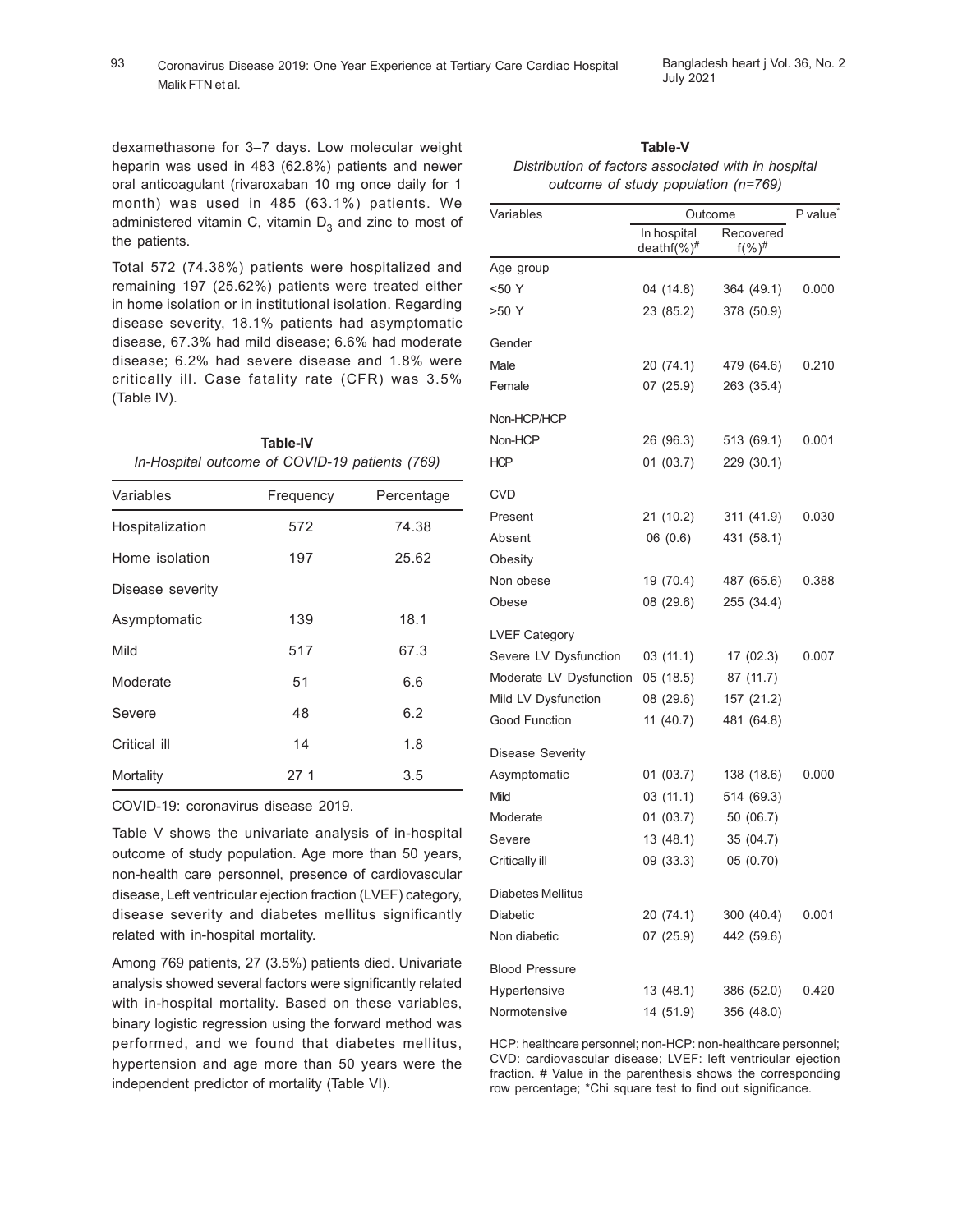|                         | Wald  | Sig.  | Exp(B) | 95.0% C.I. for Exp(B) |        |
|-------------------------|-------|-------|--------|-----------------------|--------|
|                         |       |       |        | Lower                 | Upper  |
| Age $\geq 50$ years     | 4.457 | 0.035 | 0.281  | 0.086                 | 0.913  |
| Gender Male             | 0.104 | 0.747 | 1.167  | 0.456                 | 2.986  |
| Non-HCP/HCP             | 3.705 | 0.054 | 9.411  | 0.960                 | 92.260 |
| <b>CVD</b>              | 1.964 | 0.161 | 2.206  | 0.730                 | 6.668  |
| Obese                   | 0.365 | 0.546 | 1.311  | 0.545                 | 3.155  |
| LV Dysfunction          | 0.634 | 0.426 | 0.702  | 0.294                 | 1.676  |
| <b>Disease Severity</b> | 3.670 | 0.055 | 0.136  | 0.018                 | 1.047  |
| <b>DM</b>               | 5.861 | 0.015 | 0.314  | 0.123                 | 0.802  |
| <b>HTN</b>              | 7.147 | 0.008 | 3.112  | 1.354                 | 7.153  |
| Constant                | 0.777 | 0.378 | 8.074  |                       |        |

**Table-VI** *Multivariate analysis of in hospital outcome of study population (n=769)*

a. Variable(s) entered on step 1: Age ≥50 years, Gender (Male), NOHCP/HCP, CVD, Obese, LV Dysfunction, Disease severity, DM, HTN.

HCP: healthcare personnel; non-HCP: non-healthcare personnel; CVD: cardiovascular disease; LV: left ventricular; DM: diabetes mellitus; HTN: hypertension; Sig.: significant; C.I.: confidence interval; Exp: exponential.

# **Discussion:**

Important findings of this study are: 1) Most of the patients were male; 2) Most of the patients had multiple comorbidities; 3) Around 19% patients had asymptomatic presentation; 4) Most common symptoms of COVID-19 were fever, cough & shortness of breath; and 5) Most of the patients had mild disease with a low mortality rate  $(3.5\%)$ .

Our study was based in a large tertiary cardiac care hospital in Dhaka, Bangladesh. Many COVID-19 affected patients present with cardiovascular symptoms. Also, many cardiac patients have underlying COVID-19 infection. Our hospital is a non-COVID hospital. However, during the pandemic many patients were admitted who were subsequently diagnosed with COVID-19. Undoubtedly taking care of these non-HCP put the HCP of our hospital at risk of becoming infected with COVID-19.

Analysis of 207,079 RT-PCR positive patients in Argentina showed mean age of the patient 42.9±18.8 years and  $50.0\%$  were males<sup>17</sup>. Most common symptoms were fever, cough, headache and sore throat. Death or intensive care unit admission were independently associated with older age, male, coma, dyspnea or tachypnea, and seizures, with underlying co-morbidities such as immunodeficiency, chronic renal failure, and liver disease showing the strongest effects. The burden of SARS-CoV- 2 infection among healthcare personnel was 10.6%, The total case fatality rate was 5.3%.

Meta-analysis of sixty studies included a total of 59,254 patients from 11 countries<sup>21</sup> and detected the most common symptoms in patients with SARS-CoV-19 infection were fever, cough, muscle aches and/or fatigue and dyspnea. Overall, the male/female ratio was 1.08. All-cause mortality was 0.3%. Epidemiological studies showed that mortality was higher in males and elderly patients.

Summary of a report of 72 314 cases from the Chinese Center for Disease Control and Prevention<sup>22</sup> showed among a total of 72 314 case records, 44 672 were classified as confirmed cases of COVID-19 (62%) and asymptomatic cases (1%). Most case patients were 30 to 79 years of age (87%). Most cases were classified as mild (81%). However, 14% were severe and 5% were critical. The overall case-fatality rate (CFR) was 2.3%. Infection rate among health care personnel were 3.8%.

Result from five retrospective clinical studies<sup>3</sup>, which included a total of 1556 hospitalized patients with COVID-19 and showed 57.5% were male and mean age of the patients 49.1 years. Common symptoms were fever, cough and fatigue. Critical cases with complications were 9%, intensive care unit admission was required in 7.3%, invasive ventilation in 3.4%, and mortality was 2.4%.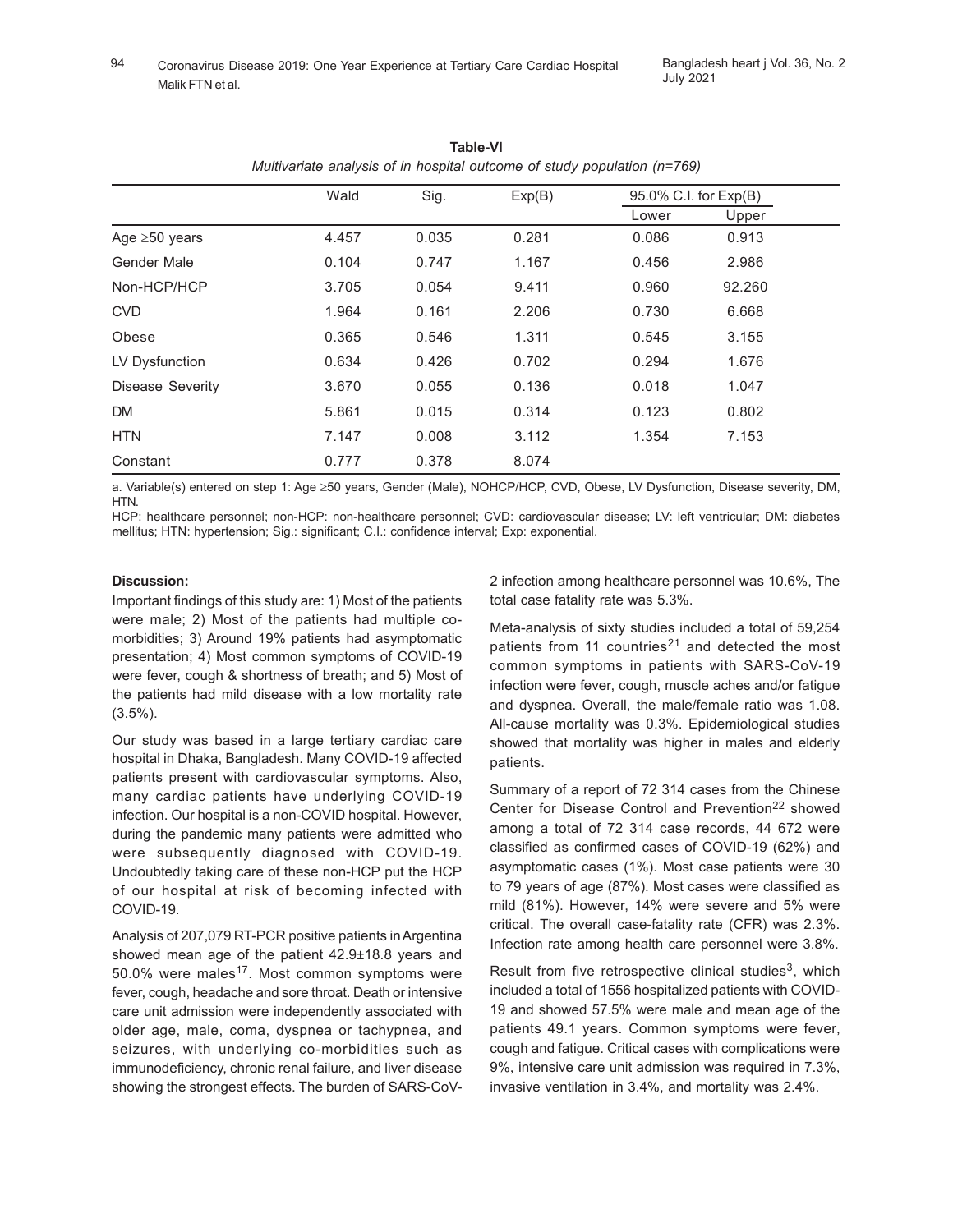Clinical and epidemiological characteristics of 1420 European patients with mild-to-moderate coronavirus disease 201914 showed 67.7% were females and 30.7% patients were HCP. The mean age of patients was 39.17±12.09 years. The most common symptoms were headache, loss of smell, nasal obstruction, cough, asthenia, myalgia, rhinorrhea, gustatory dysfunction and sore throat. Fever was reported by 45.4%. The prevalence of symptoms significantly varied according to age and sex. Young patients more frequently had ear, nose and throat complaints, whereas elderly individuals often presented fever, fatigue and loss of appetite. Loss of smell, headache, nasal obstruction and fatigue were more prevalent in female patients.

Analysis of eighty articles<sup>15</sup> included a total of 417 patients with a mean age of 48 years. The most common clinical manifestations were fever, cough, dyspnea, and myalgia or fatigue. Less common clinical manifestations included nausea or vomiting, dizziness, rhinorrhea, and chills. Hypertension, diabetes, cardiovascular disease, and pulmonary disease were the most common morbidities among COVID-19 patients.

Analysis of 140 hospitalized COVID-19 patients in Wuhan23 revealed 50.7% of patients were male with an overall median age of 57.0 years. Fever, cough and fatigue were the most common symptoms in COVID-19 patients. More than 1/3 of the patients had chest tightness or dyspnea and gastrointestinal symptoms such as nausea, diarrhea, and anorexia. Hypertension and diabetes mellitus were the most common comorbidities.

Retrospective, single-center case series of the 138 hospitalized patients with confirmed novel coronavirus– infected pneumonia in Wuhan, China showed $^{24}$  the median age of the patients was 56 years. Common symptoms were fever, fatigue and dry cough. The overall mortality rate was 4.3%.

A cohort study25 on 201 Bangladeshi patients was done in Combined Military Hospital, a tertiary level hospital in Dhaka, Bangladesh from April 2020 to May 2020. Mean age of the patients was 32.2±2 years and 90% were male. Common symptoms are fever, cough, headache, myalgia, sore throat, malaise, respiratory distress. Asymptomatic cases were 4.5%. Death rate was 1% which was associated with comorbidity of CKD.

Mean age of our study population was 48 years, which is consistent with other studies $3,15$ . However, in some studies<sup>14,17,25</sup> mean age of the patients was less than our study and some other studies, median age was greater than our studies (56-57 years) $2^{3,24}$ . Male were predominant in our study as also in other studies 3,21,23,25.

The COVID-19 pandemic has shown a striking gender bias with more cases and a higher mortality rate in men than in women<sup>26</sup>. Increased male susceptibility might be explained by biological and behavioral factors. Biological factors include men's high level of testosterone that inhibits antibody production, and the presence of angiotensin-converting enzyme 2 (ACE2) receptors (cell receptors which play an essential role in SARS-CoV-2 entry) that facilitate viral replication<sup>27</sup>. Similarly, behavioral and lifestyle factors include men's higher rates of smoking and low level of hand-washing practices [28], although there is no clear evidence these behavioral factors have any impact on COVID-19 transmission.

Most common symptoms in our study were fever, cough, shortness of breath and fatigue which are almost consistent with other studies<sup>3,15,17,21-24</sup>. In contrast to our study, one European study<sup>14</sup> showed female predominance and the most common symptoms were headache, loss of smell, nasal obstruction, cough, asthenia, myalgia, rhinorrhea, gustatory dysfunction and sore throat.

As COVID-19 involves multisystem, it also affects olfactory and gastrointestinal tract (GIT). In our study, 16% patients developed anosmia. In one of the first studies from China10, anosmia was mentioned to affect only about 5.1% of COVID-19 patients. Another study from France reported 47% patients with confirmed COVID-19 had anosmia<sup>11</sup>. The pathophysiological mechanism underlying the occurrence of anosmia is still not wellunderstood, but two explanations have been proposed<sup>12</sup>. The first hypothesis suggests peripheral viral involvement. Another hypothesis, currently the most widely accepted, suggests the direct changes to the central nervous system by the virus<sup>12</sup>. SARS-CoV-2 infection is strongly associated with the development of anosmia , especially in females and those with fever<sup>12</sup>.

In our study, diarrhea (6.8%) was the most common GIT symptom. Other symptoms were nausea, vomiting, altered taste and abdominal pain. SARS-CoV-2 infects the GI tract *via* its viral receptor angiotensin converting enzyme II, which is expressed on enterocytes of the ileum and colon<sup>7</sup>. Viral ribonucleic acid (RNA) has also been isolated from stool specimens of COVID-19 patients, which raised the concern for fecal-oral transmission in addition to droplet transmission<sup>7</sup>.

The largest cases of patients (74 patients) with COVID-19 with GI symptoms outside Wuhan showed its novel characteristics of increased family clustering and liver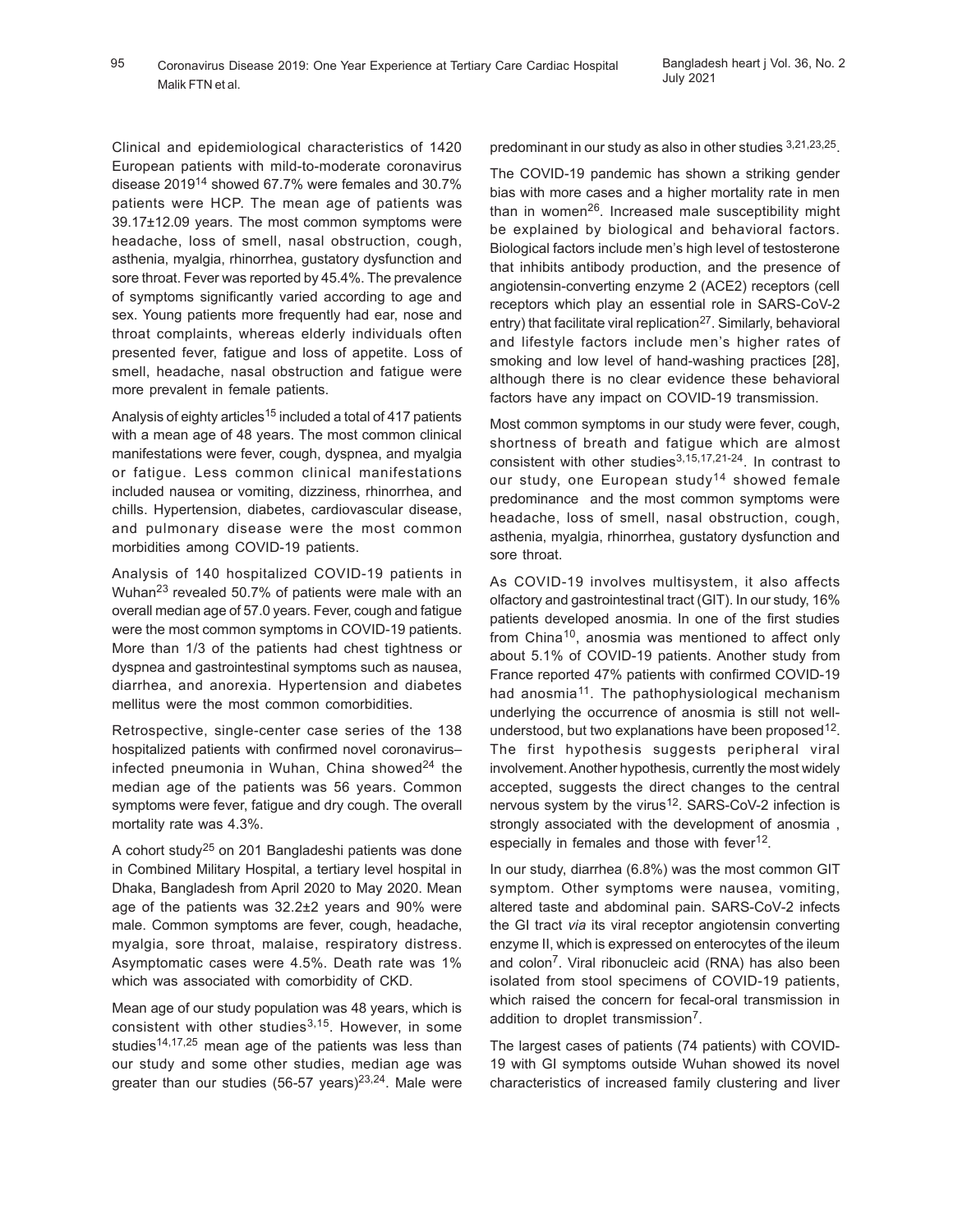injury, severe/critical tendency and higher rate of body temperature >38.5°C [8]. Among enrolled 651 patients, 74 (11.4%) presented with at least one gastro-intestinal symptom (nausea, vomiting or diarrhoea)<sup>8</sup>.

In our study, most cases were classified as mild which is consistent with other studies $3,14,21,22,25$ . A total of 8096 severe acute respiratory syndrome (SARS) cases and 774 deaths across 29 countries were reported for an overall CFR of 9.6%<sup>22</sup>. Middle East respiratory syndrome (MERS) is responsible for 2494 confirmed cases and 858 deaths across 27 countries for a CFR of 34.4%<sup>22</sup>. Despite much higher CFRs for SARS and MERS, COVID-19 has led to more total deaths due to the large number of cases. In our study, case fatality rate was 3.5% which is comparable with other studies<sup>3,22,25</sup>.

Asymptomatic infection is often understood as detection of SARS-CoV-2 by RT-PCR, in the absence of a clinical illness compatible with COVID-19<sup>29</sup>. Asymptomatic transfer leads to lower prevalence estimates and higher transmission rates in the community. Various reports worldwide showed various COVID-19 asymptomatic case rates diverse from 1.2% to 51.4%30. In our study, 18.9% patients had asymptomatic infection. Public health measures, including quarantining in the community, frequent hand washing, maintaining social distancing, wearing mask, to trace close contacts of those testing positive for COVID-19 as well as timely diagnosis and strict adherence to universal precautions in health care settings, are critical in controlling COVID-19.

Our study has some limitations: First, it is a single centre study. So, it may not reflect the true scenario of the entire country. Second, it is non-COVID dedicated hospital. Only patients with cardiac symptoms were admitted. Third, cardiac manifestations of COVID-19 could not be evaluated as almost all non-HCP were cardiac patients.

# **Conclusion:**

# Regarding prevalence of COVID 19

Male were predominant with multiple co-morbidities. Most common symptoms were fever, cough, shortness of breath and fatigue. Most patients had good outcome. Asymptomatic cases of SARS-CoV-2 can be unknown carriers magnifying the transmission of COVID-19. Thus, mask wearing, maintaining social distance, extensive testing for identification and the quarantine of infected asymptomatic individuals are essential to curb this pandemic. Diabetes, hypertension and age ≥50 years were the independent predictors of mortality.

## **Acknowledgement:**

We would like to thank Mrs Rehana Akter and Mr. Rasel Hasan, National Heart Foundation Hospital & Research Institute, for their sincere hard work in collecting and tabulating the data.

## **References:**

- 1. Worldometer: Corovirus update, World data. (2021). Accessed: March 7, 2021: https://www.worldometers. info/coronavirus/.
- 2. Worldometer: Corovirus update, Bangladesh data. (2021). Accessed: March 7, 2021: https:// www.worldometers.info/coronavirus/ country/ bangladesh/.
- 3. Lovato A, de Filippis C: Clinical presentation of COVID-19: a systematic review focusing on upper airway symptoms. Ear Nose Throat J. 2020;99:569- 576. 10.1177/0145561320920762
- 4. Efros O, Barda N, Meisel E, et al.: Myocardial injury in hospitalized patients with COVID-19 infection— Risk factors and outcomes. PLoS ONE. 2021;16: e0247800. 10.1371/ journal.pone.0247800
- 5. Chang W-T, Toh HS, Liao C-T, Yu W-L: Cardiac Involvement of COVID-19: A Comprehensive Review. Am J Med Sci. 2021;361:14-22. 10.1016/j.amjms. 2020.10.002
- 6. Pericas JM, Hernandez-Meneses M, Sheahan TP, et al.: COVID-19: from epidemiology to treatment. Eur Heart J. 2020;41:2092-2108. 10.1093/ eurheartj/ehaa462
- 7. Cha MH, Regueiro M, Sandhu DS. Gastrointestinal and hepatic manifestations of COVID-19: A comprehensive review. World J Gastroenterol. 2020;26:2323-2332. 10.3748/wjg.v26.i19.2323
- 8. Jin X, Lian J-S, Hu J-H, et al.: Epidemiological, clinical and virological characteristics of 74 cases of coronavirus-infected disease 2019 (COVID-19) with gastrointestinal symptoms. Gut. 2020;69:1002- 1009. 10.1136/gutjnl-2020-320926
- 9. Mao L, Jin H, Wang M, et al.: Neurologic manifestations of hospitalized patients with coronavirus disease 2019 in Wuhan, China. JAMA Neurol. 2020;77:683-690. 10.1001/jamaneurol.2020. 1127
- 10. Klopfenstein T, Kadiane-Oussou NJ, Toko L, Royer PY, Lepiller Q, Gendrin V, Zayet S: Features of anosmia in COVID-19. Med Mal Infect. 2020;50:436- 439. 10.1016/j.medmal.2020.04.006